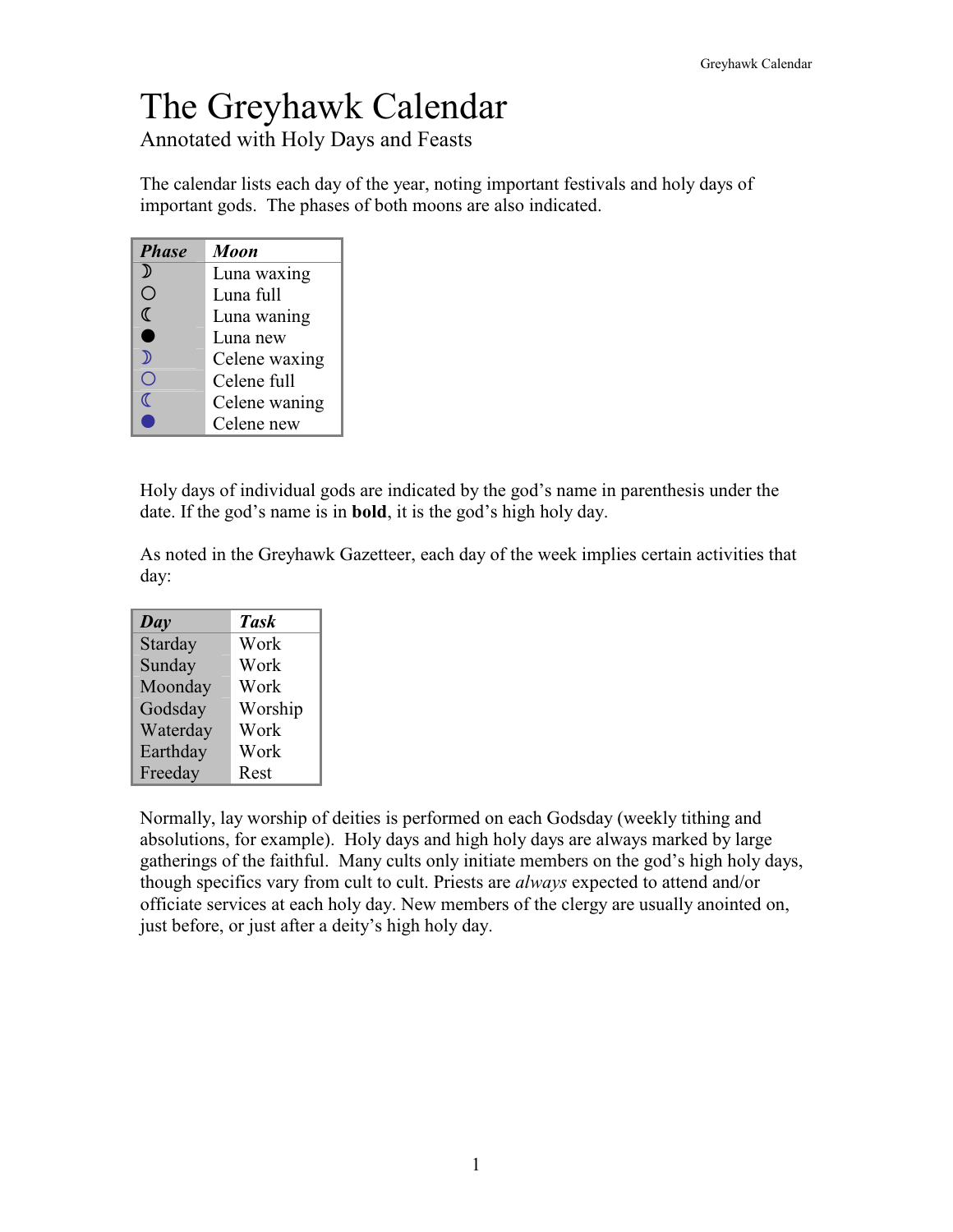# Needfest (Midwinter)

| <b>Starday</b> | Sunday | Moonday | Godsday                              | Waterday | Earthday | Freeday      |
|----------------|--------|---------|--------------------------------------|----------|----------|--------------|
|                | ∸      | لمند    |                                      |          |          |              |
| New Year's     |        |         | $\bullet\circ$<br>(Nerull)           |          |          | (Hieroneous) |
| (Celestian)    |        |         | (Istus)<br>(Wee Jas)<br>(Olidammara) |          |          | (Vatun)      |

# Fireseek (Winter)

| <b>Starday</b>          | <b>Sunday</b>  | <b>Moonday</b> | Godsday                         | <b>Waterday</b>              | Earthday                                      | Freeday        |
|-------------------------|----------------|----------------|---------------------------------|------------------------------|-----------------------------------------------|----------------|
| $\mathbf{1}$<br>(Vecna) | $\overline{2}$ | 3              | $\overline{4}$<br>$\mathcal{D}$ | 5                            | 6                                             | $\overline{7}$ |
| 8                       | 9              | 10             | 11<br>O<br>(Olidammara)         | 12                           | 13                                            | 14<br>(Hextor) |
| 15                      | 16             | 17             | 18<br>Luna Morta<br>(Boccob)    | 19<br>Luna Morta<br>(Boccob) | 20<br>$\mathcal{I}$<br>Luna Morta<br>(Boccob) | 21             |
| 22                      | 23             | 24             | 25<br>(Nerull)                  | 26                           | 27                                            | 28             |

# Readying (Spring)

| <b>Starday</b>                | <b>Sunday</b>                | <b>Moonday</b>                 | Godsday                                            | Waterday                      | Earthday                      | Freeday                       |
|-------------------------------|------------------------------|--------------------------------|----------------------------------------------------|-------------------------------|-------------------------------|-------------------------------|
| 1                             | 2                            | 3                              | $\overline{4}$                                     | 5                             | 6                             | 7                             |
| Festival of St. Bane          | (Pelor)                      |                                | ⊅<br>(Zilchus)                                     |                               | (Kord)                        | (Kurell)                      |
| 8                             | 9                            | 10                             | 11                                                 | 12                            | 13                            | 14                            |
| <b>Rising Fest</b><br>(Beory) | <b>Rising Fes</b><br>(Beory) | <b>Rising Fest</b><br>(Beory)  | O<br><b>Rising Fest</b><br>(Beory)<br>(Olidammara) | <b>Rising Fest</b><br>(Beory) | <b>Rising Fest</b><br>(Beory) | <b>Rising Fest</b><br>(Beory) |
| 15<br>(Lendor)                | 16                           | 17                             | 18                                                 | 19                            | 20                            | 21                            |
| 22                            | 23                           | 24<br>Day of Lords<br>(Zuoken) | 25<br>(Nerull)                                     | 26                            | 27                            | 28                            |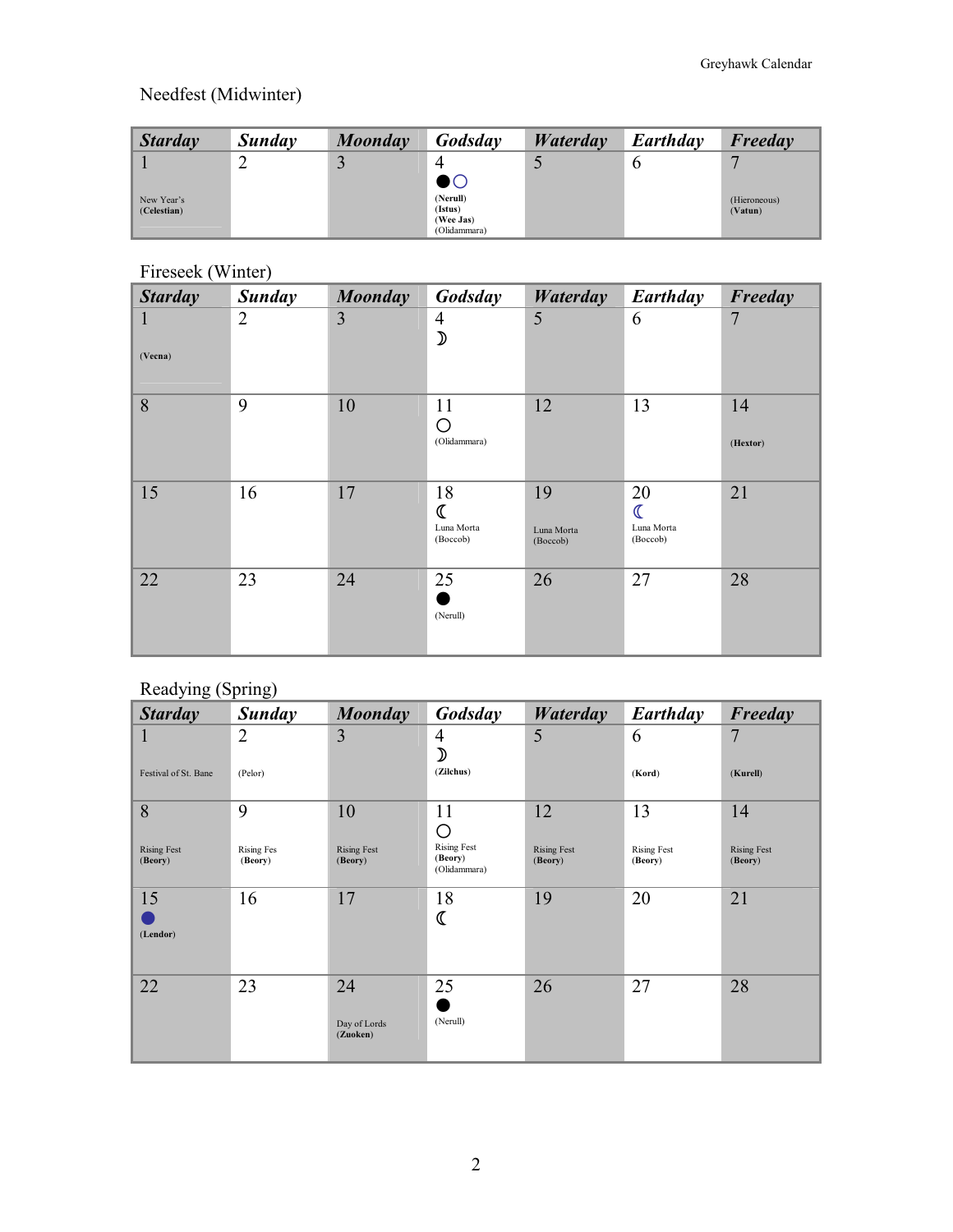# Coldeven (Spring)

| <b>Starday</b> | <b>Sunday</b>                | <b>Moonday</b>      | Godsday                                                   | Waterday           | Earthday      | Freeday          |
|----------------|------------------------------|---------------------|-----------------------------------------------------------|--------------------|---------------|------------------|
| $\mathbf{1}$   | $\overline{2}$<br>(Al'Akbar) | 3                   | $\overline{\mathcal{A}}$<br>$\mathcal{D}$                 | 5<br>(Velnius)     | 6             | $\overline{7}$   |
| 8              | 9                            | 10<br>$\mathcal{D}$ | 11<br>Ω<br>Fullmoon Festival<br>(Pholtus)<br>(Olidammara) | 12                 | 13            | 14<br>(Phaulkon) |
| 15             | 16                           | 17                  | 18<br>ℂ                                                   | 19                 | 20<br>(Bralm) | 21               |
| 22             | 23                           | 24                  | 25<br>(Nerull)                                            | 26<br>(Hieroneous) | 27            | 28               |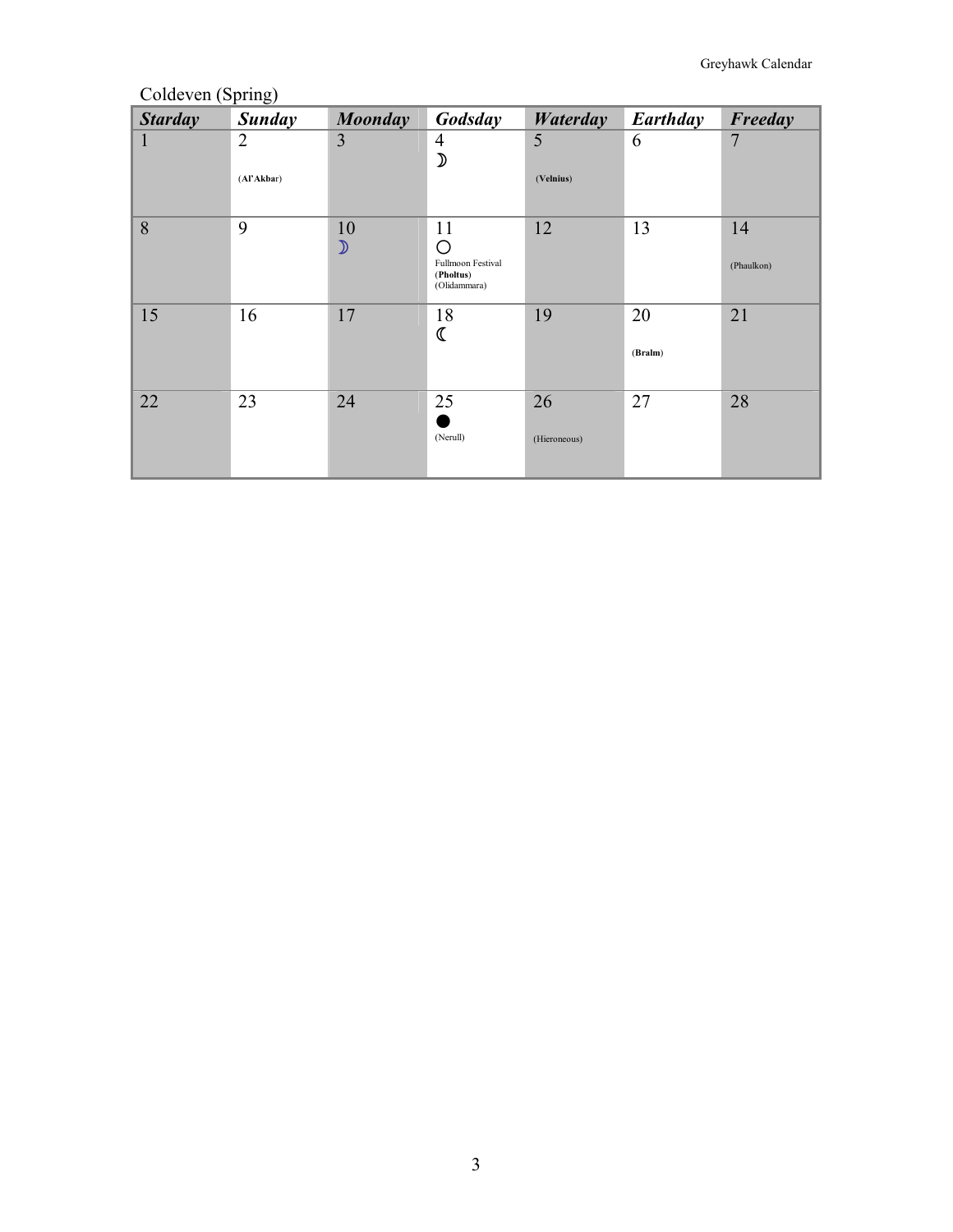#### Growfest

| <b>Starday</b> | Sunday  | Moonday | Godsday                                    | Waterday | Earthday                 | Freeday                 |
|----------------|---------|---------|--------------------------------------------|----------|--------------------------|-------------------------|
|                |         |         | 4                                          |          |                          |                         |
|                |         |         | ${\mathfrak D}$ ${\mathbb C}$<br>(Merikka) |          |                          |                         |
| <b>Banapas</b> | (Lydia) |         |                                            |          | Atroa's Feast<br>(Atroa) | Fool's Day<br>(Ye'Cind) |

# Planting (Low Summer)

| <b>Starday</b> | <b>Sunday</b>             | <b>Moonday</b> | Godsday                                                                       | <b>Waterday</b> | Earthday                                 | Freeday        |
|----------------|---------------------------|----------------|-------------------------------------------------------------------------------|-----------------|------------------------------------------|----------------|
| 1<br>(Syrul)   | $\overline{2}$<br>(Pelor) | 3              | $\overline{4}$<br>О<br>Courting Moon<br>Festival<br>(Ehlonna)<br>(Olidammara) | 5<br>(Osprem)   | 6                                        | 7<br>(Mouqoui) |
| 8              | 9                         | 10             | 11<br>$\mathbb{C}$<br>Tanabat                                                 | 12              | 13                                       | 14             |
| 15             | 16                        | 17             | 18<br>(Nerull)                                                                | 19              | 20<br>$\overline{\mathbb{C}}$<br>(Berei) | 21             |
| 22             | 23                        | 24<br>(Llerg)  | 25<br>$\mathcal{D}$<br>(Llerg)                                                | 26              | 27                                       | 28             |

## Flocktime (Low Summer)

| <b>Starday</b>                                               | Sunday                   | <b>Moonday</b>           | Godsday                       | Waterday                 | Earthday                 | Freeday                  |
|--------------------------------------------------------------|--------------------------|--------------------------|-------------------------------|--------------------------|--------------------------|--------------------------|
| 1                                                            | $\overline{2}$           | 3                        | $\overline{4}$                | 5                        | 6                        | 7                        |
|                                                              | (Joramy)                 |                          | O<br>(Phyton)<br>(Olidammara) |                          |                          |                          |
| 8                                                            | 9                        | 10                       | 11                            | 12                       | 13                       | 14                       |
| Harnekiah<br>Ulaa's Hunt                                     | Harnekiah<br>Ulaa's Hunt | Harnekiah<br>Ulaa's Hunt | Harnekiah<br>Ulaa's Hunt      | Harnekiah<br>Ulaa's Hunt | Harnekiah<br>Ulaa's Hunt | Harnekiah<br>Ulaa's Hunt |
| 15                                                           | 16                       | 17                       | 18                            | 19                       | 20                       | 21                       |
| Vernal Equinox<br>(St. Cuthbert)<br>(Wee Jas)<br>(Old Faith) |                          |                          | Walpurgis<br>(Nerull)         |                          |                          |                          |
| 22                                                           | 23                       | 24                       | 25<br>$\mathcal{D}$           | 26                       | 27                       | 28                       |
| (Fortubo)                                                    | (Fortubo)                | (Fortubo)                | (Fortubo)                     | (Fortubo)                | (Fortubo)                | (Fortubo)                |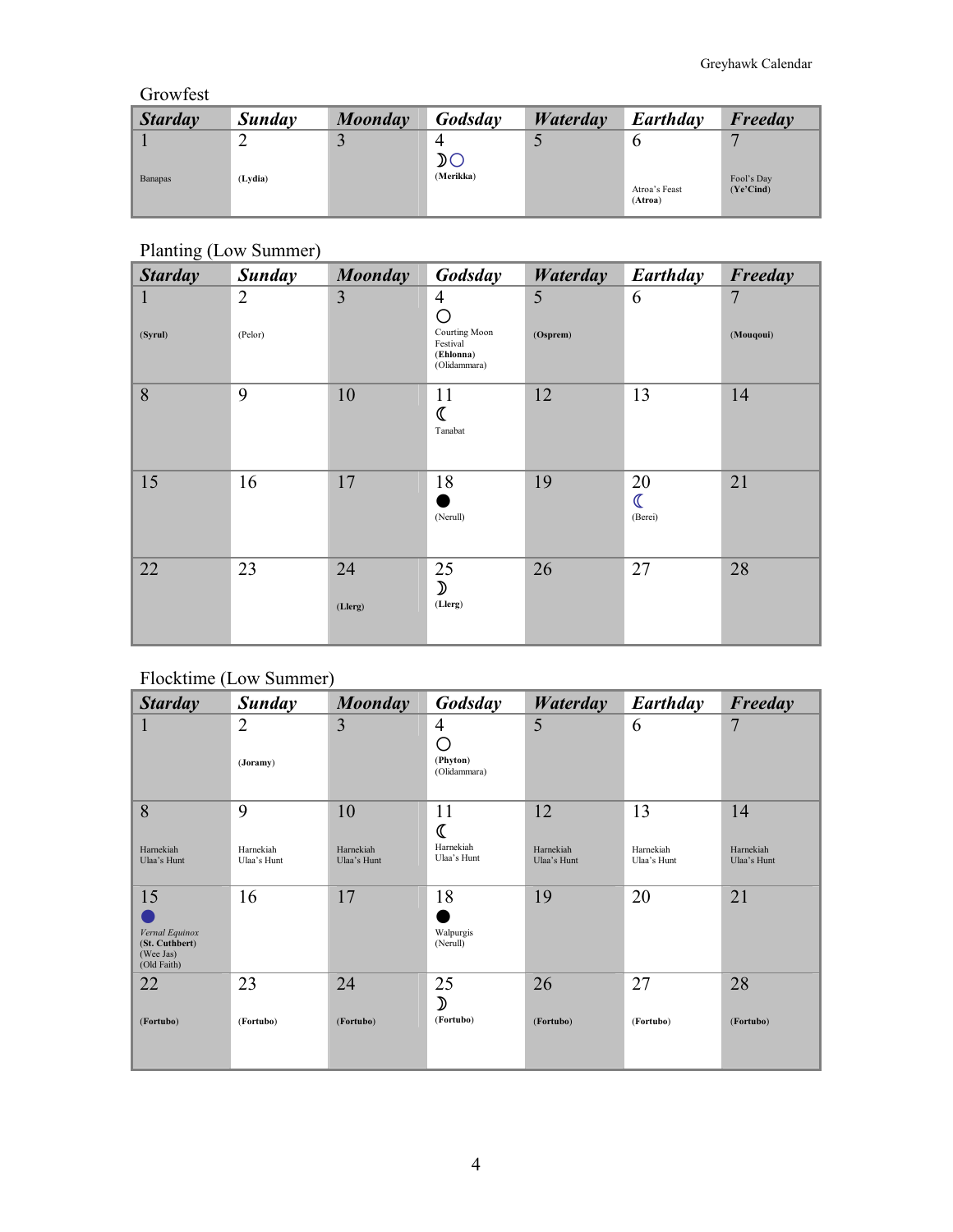| <b>Starday</b>                   | Sunday                           | Moonday                              | Godsday                                | Waterday             | Earthday             | Freeday              |
|----------------------------------|----------------------------------|--------------------------------------|----------------------------------------|----------------------|----------------------|----------------------|
| 1                                | $\overline{2}$                   | 3                                    | $\overline{4}$<br>O                    | 5                    | 6                    | 7                    |
| F. of Blinding Light<br>Goodrhys | F. of Blinding Light             | F. of Blinding Light                 | F. of Blinding Light<br>(Olidammara)   | F. of Blinding Light | F. of Blinding Light | F. of Blinding Light |
| 8                                | 9                                | 10<br>⅀                              | 11<br>ℂ                                | 12                   | 13                   | 14                   |
|                                  |                                  | Luna Discorda<br>(Boccob)<br>(Zagyg) | Luna Discordia<br>(Boccob)<br>(Norebo) |                      | (Bleredd)            | (Phaulkon)           |
| 15                               | 16                               | 17                                   | 18                                     | 19                   | 20                   | 21                   |
|                                  | Bawming the Thorn<br>(Sotiliion) | Ceremony of the<br>Turning           | (Nerull)                               |                      |                      |                      |
| 22                               | 23                               | 24                                   | 25<br>$\mathcal{D}$                    | 26                   | 27                   | 28                   |
|                                  |                                  |                                      |                                        |                      | (Jascar)             | (Beltar)             |

#### Wealsun (Low Summer)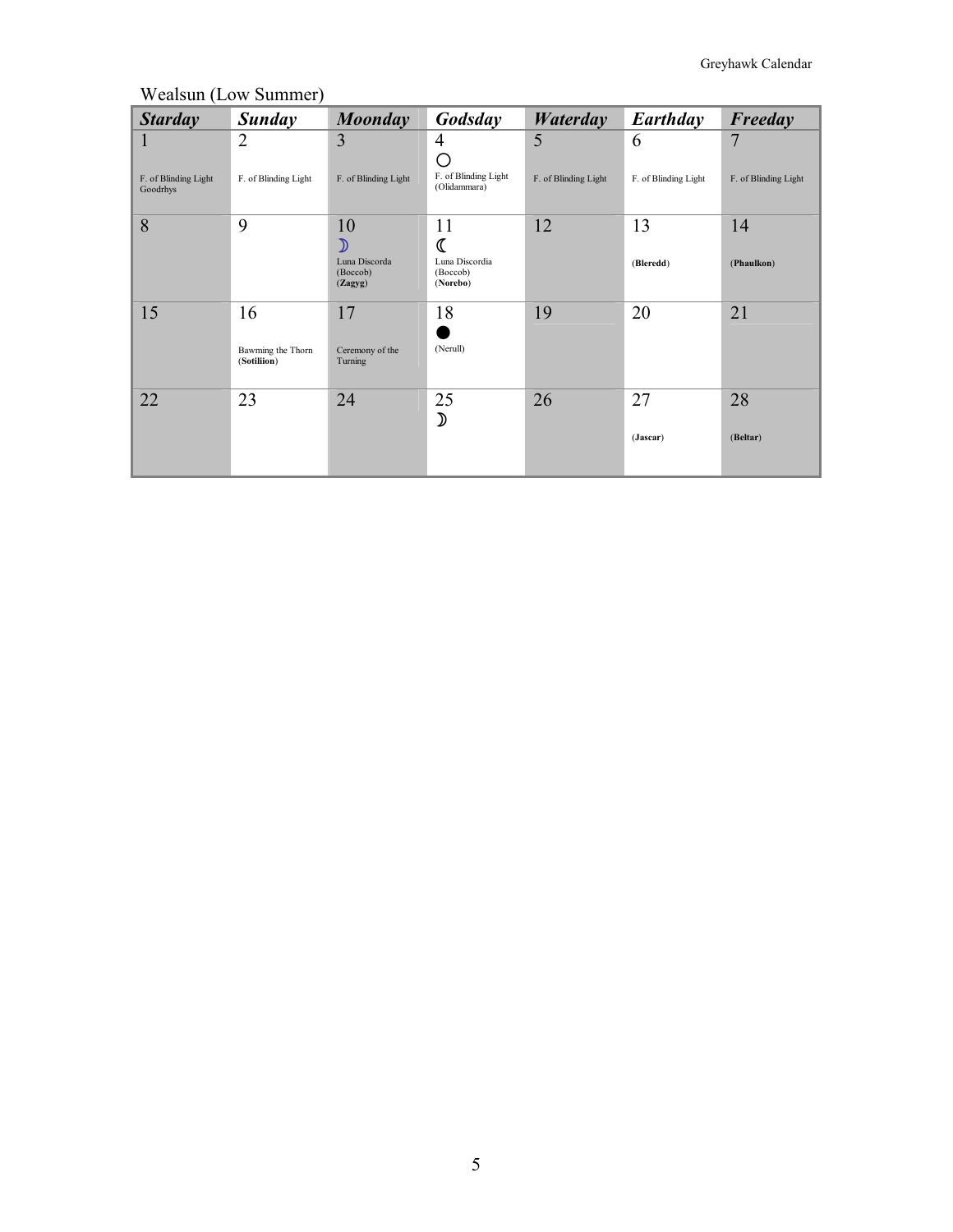# Richfest (Midsummer)

| <b>Starday</b> | Sunday      | Moonday                     | Godsday                                      | Waterday               | Earthday                    | Freeday                  |
|----------------|-------------|-----------------------------|----------------------------------------------|------------------------|-----------------------------|--------------------------|
| (Old Faith)    | (Old Faith) | (Old Faith)<br>(Hieroneous) | ОC<br>Midsummer's Day<br>(Old Faith) (Pelor) | (Old Faith)<br>(Xerbo) | (Old Faith)<br>(Fharlanghn) | (Old Faith)<br>(Myhriss) |
|                |             |                             | (Wee Jas)<br>(Mayaheine)<br>(Olidammara)     |                        |                             |                          |

# Reaping (High Summer)

| <b>Starday</b> | <b>Sunday</b>             | <b>Moonday</b> | Godsday                                      | <b>Waterday</b>                         | Earthday                                               | Freeday                  |
|----------------|---------------------------|----------------|----------------------------------------------|-----------------------------------------|--------------------------------------------------------|--------------------------|
| $\mathbf 1$    | $\overline{2}$<br>(Pelor) | 3              | $\overline{4}$                               | 5                                       | 6                                                      | $\overline{7}$<br>(Rudd) |
| 8              | 9                         | 10             | 11<br>(Nerull)                               | 12<br>(Allitur)                         | 13                                                     | 14                       |
| 15             | 16                        | 17             | 18<br>$\mathcal{D}$<br>Luna Vita<br>(Boccob) | 19<br>Luna Vita<br>(Boccob)<br>(Procan) | 20<br>$\mathcal{D}$<br>Luna Vita<br>(Boccob)<br>(Ulaa) | 21                       |
| 22             | 23                        | 24             | 25<br>O<br>(Incabulos)<br>(Olidammara)       | 26                                      | 27                                                     | 28                       |

## Goodmonth (High Summer)

| <b>Starday</b>   | <b>Sunday</b>              | <b>Moonday</b> | Godsday             | <b>Waterday</b> | Earthday        | Freeday                                     |
|------------------|----------------------------|----------------|---------------------|-----------------|-----------------|---------------------------------------------|
| 1                | 2                          | 3              | 4<br>ℭ              | 5               | 6               | 7                                           |
|                  | Feast of Frogs<br>(Wastri) |                | Grandmote<br>(Lirr) | King's Festival | King's Festival | King's Festival<br>Pater Larch<br>(Geshtai) |
| 8                | 9                          | 10             | 11                  | 12              | 13              | 14                                          |
| King's Festival  | King's Festival            |                | (Nerull)            |                 |                 |                                             |
| 15<br>(Pyremius) | 16                         | 17             | 18<br>⊅             | 19              | 20              | 21                                          |
| 22               | 23                         | 24             | 25<br>О             | 26              | 27              | 28                                          |
|                  | (Erythnul)                 |                | (Olidammara)        | Miner's Fairs   | Miner's Fairs   | Miner's Fairs                               |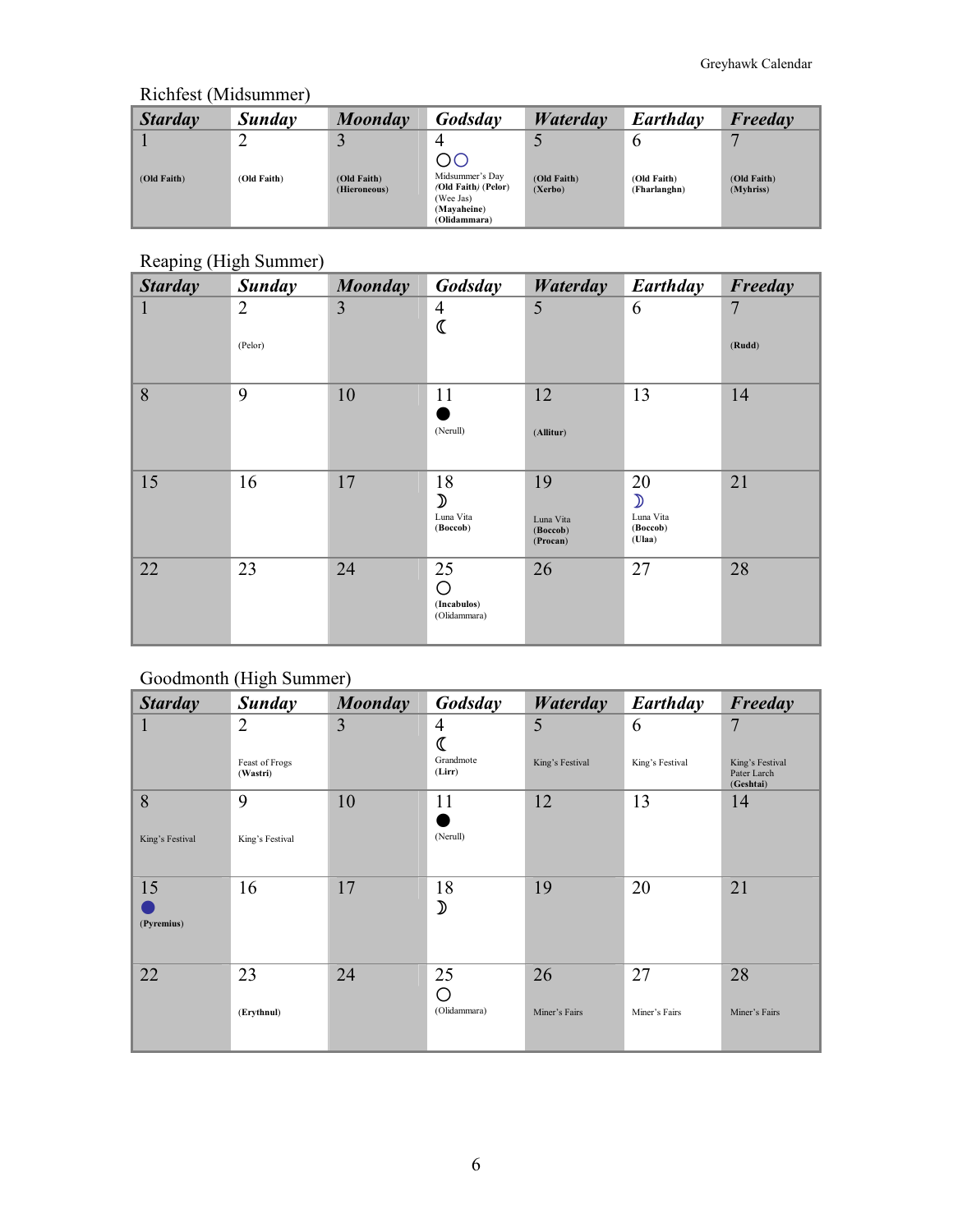*Starday Sunday Moonday Godsday Waterday Earthday Freeday* 1 (**Ralishaz**) 2 3 4  $\frac{4}{3}$ 5 6 7 8 Logger's Fest 9 Logger's Fest 10 ע Logger's Fest 11 v Logger's Fest (Nerull) 12 Logger's Fest 13 Logger's Fest 14 Logger's Fest (Phaulkon) 15 16 17 18  $\mathfrak{D}$ 19 20 Raksha Bandhan *Autumnal Equinox* (**Berei**) (Old Faith) 21 22 23 24 25 - (Olidammara) 26 27 (Hieroneous) 28 (**Trithereon**)

Harvester (High Summer)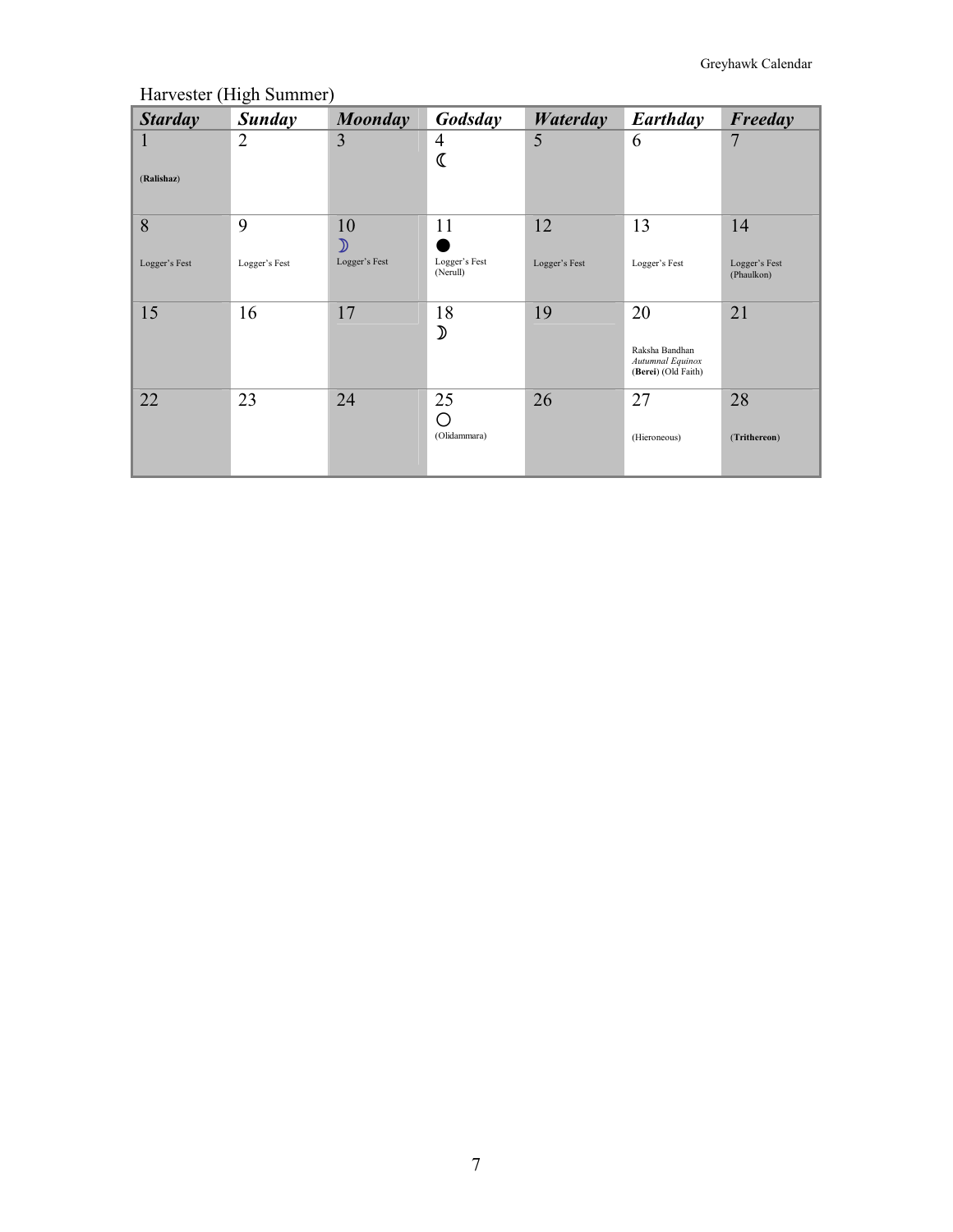#### Brewfest

| <b>Starday</b> | Sunday | Moonday | Godsday                  | Waterday | Earthday | Freeday                  |
|----------------|--------|---------|--------------------------|----------|----------|--------------------------|
|                |        |         |                          |          |          |                          |
| Osson's Ride   |        |         | Almor's Tears<br>(Wenta) |          |          | Liberation Day<br>(Dalt) |

## Patchwall (Autumn)

| <b>Starday</b> | <b>Sunday</b>             | <b>Moonday</b> | Godsday                                           | <b>Waterday</b> | Earthday                                 | Freeday                              |
|----------------|---------------------------|----------------|---------------------------------------------------|-----------------|------------------------------------------|--------------------------------------|
| $\mathbf 1$    | $\overline{2}$<br>(Pelor) | 3              | $\overline{4}$<br>(Nerull)                        | 5               | 6                                        | $\overline{7}$<br>Bellringer's Feast |
| 8              | 9                         | 10             | 11<br>$\mathcal{D}$                               | 12              | 13                                       | 14<br>Lammas                         |
| 15             | 16                        | 17             | 18<br>O<br>Wiccrhys<br>(Obad-hai)<br>(Olidammara) | 19              | 20<br>$\overline{\mathbb{C}}$<br>(Bralm) | 21                                   |
| 22             | 23                        | 24             | 25<br>ℂ<br>(Iuz)                                  | 26              | 27                                       | 28                                   |

#### Ready'reat (Autumn)

| <b>Starday</b> | Sunday         | <b>Moonday</b> | Godsday                                      | <b>Waterday</b>                      | Earthday                 | Freeday                          |
|----------------|----------------|----------------|----------------------------------------------|--------------------------------------|--------------------------|----------------------------------|
| 1<br>(Zagyg)   | $\overline{2}$ | 3              | 4<br>(Nerull)                                | 5<br>Turning of the<br>Shebear Stone | 6                        | 7<br>Festival of Hope<br>(Zodal) |
| 8              | 9              | 10             | 11<br>$\mathcal{D}$<br>Day of<br>Remembrance | 12<br>Day of Reflection              | 13<br>Day of Retribution | 14<br>Great Freeday              |
| 15             | 16             | 17             | 18<br>O<br>(Olidammara)                      | 19                                   | 20                       | 21                               |
| 22             | 23             | 24             | 25<br>(Delleb)                               | 26                                   | 27                       | 28                               |